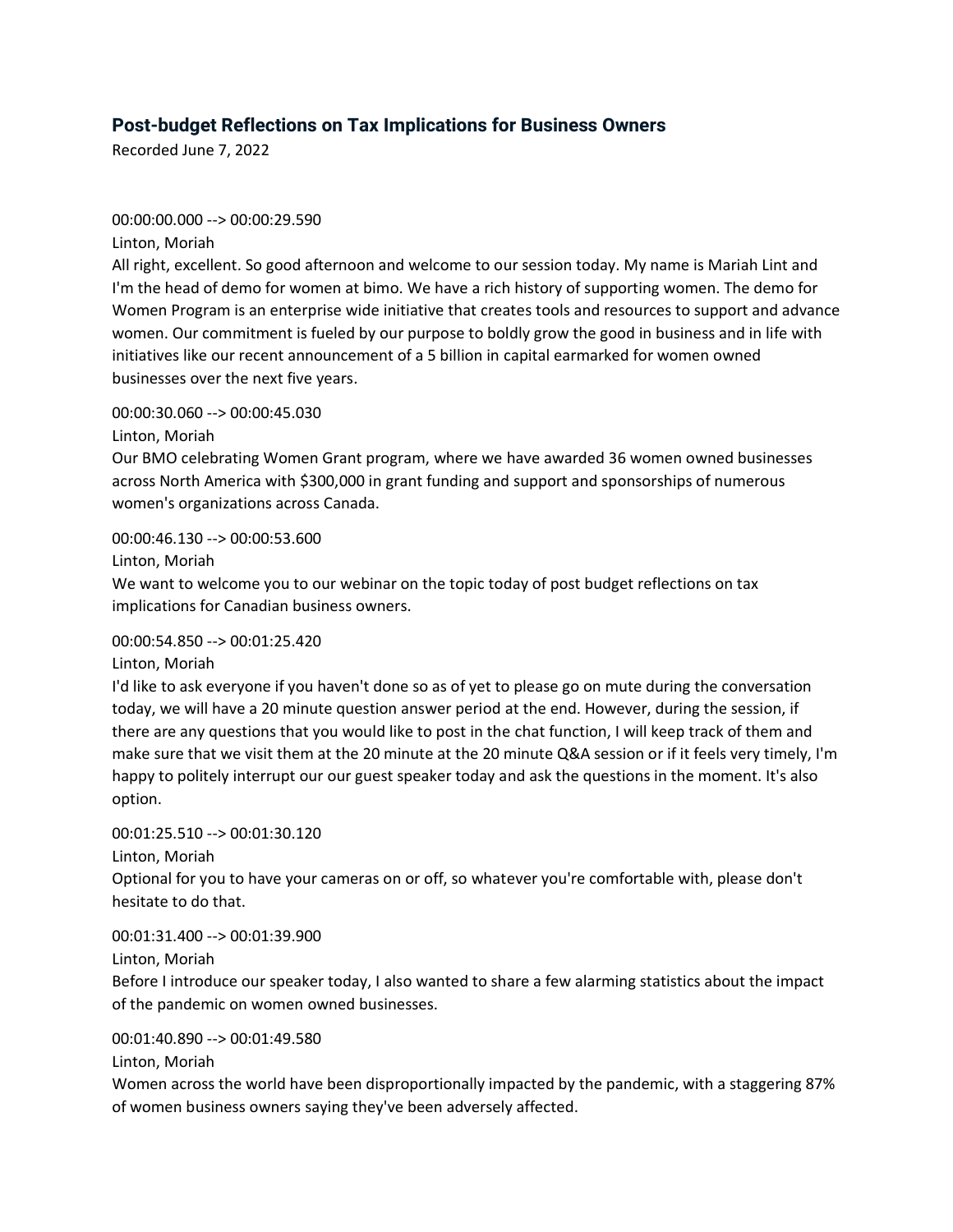00:01:50.210 --> 00:02:00.450

Linton, Moriah

Women have shown tremendous resilience, 42% have shifted to digital business models and 34% of identified new business opportunities since the pandemic began.

### 00:02:01.080 --> 00:02:24.340

#### Linton, Moriah

Women owned businesses in Canada are also taking nearly twice the amount of time to recover financially from the impacts of COVID-19 than their male counterparts. Today's presentation will help to bring clarity on some of the tax implications that came out of the budget and other notable budget measures. I would now like to introduce John Waters, our director of tax Consulting at BMO. So over to you, John.

# 00:02:25.810 --> 00:02:53.020

Waters, John

Thanks Moriah and thanks to everyone for for joining us today. It's where I mentioned that I wanted to provide a a bit of an overview of some recent income tax developments that are affecting Canadian controlled private companies or CCS is the acronym you'll often hear and basically using the federal budget of month or so ago as a springboard, but wanted to summarize some tax proposals affecting Canadian businesses both in the budget.

# 00:02:53.220 --> 00:03:24.640

# Waters, John

And provide a a broader discussion of some potential forthcoming tax changes that would impact business owners. So if we just go to the next slide, please, and you'll, you'll see there that some highlights of the budget that came out on April 7th. And I guess from a broad perspective, I would say that most changes tax proposals within the budget were expected. There were no big surprises, a lot of the measures that were introduced.

# 00:03:24.750 --> 00:03:51.840

# Waters, John

Had already been pre announced in the Liberal election platform. There were no broad based personal or or corporate tax rate changes. There was no changes to the capital gains inclusion rate. I know that that's perennial topic around budget time and expectations that we may see that go up but did not happen this year and not not surprisingly, I think the Finance Minister had come out prior to the budget and announced that that's not something that they were looking at changing at this stage.

# 00:03:52.830 --> 00:04:23.690

# Waters, John

In the main focus was on focus. Sorry was on housing affordability and supply and there was a a new registered account to introduced something called the tax free. First time home savings account which combines the best features of RSPS and Tsas to help new home buyers save for their for a house purchase. And so expecting to see that as early as 2023. And there was also what was called a residential property flipping rule.

00:04:23.900 --> 00:04:48.020 Waters, John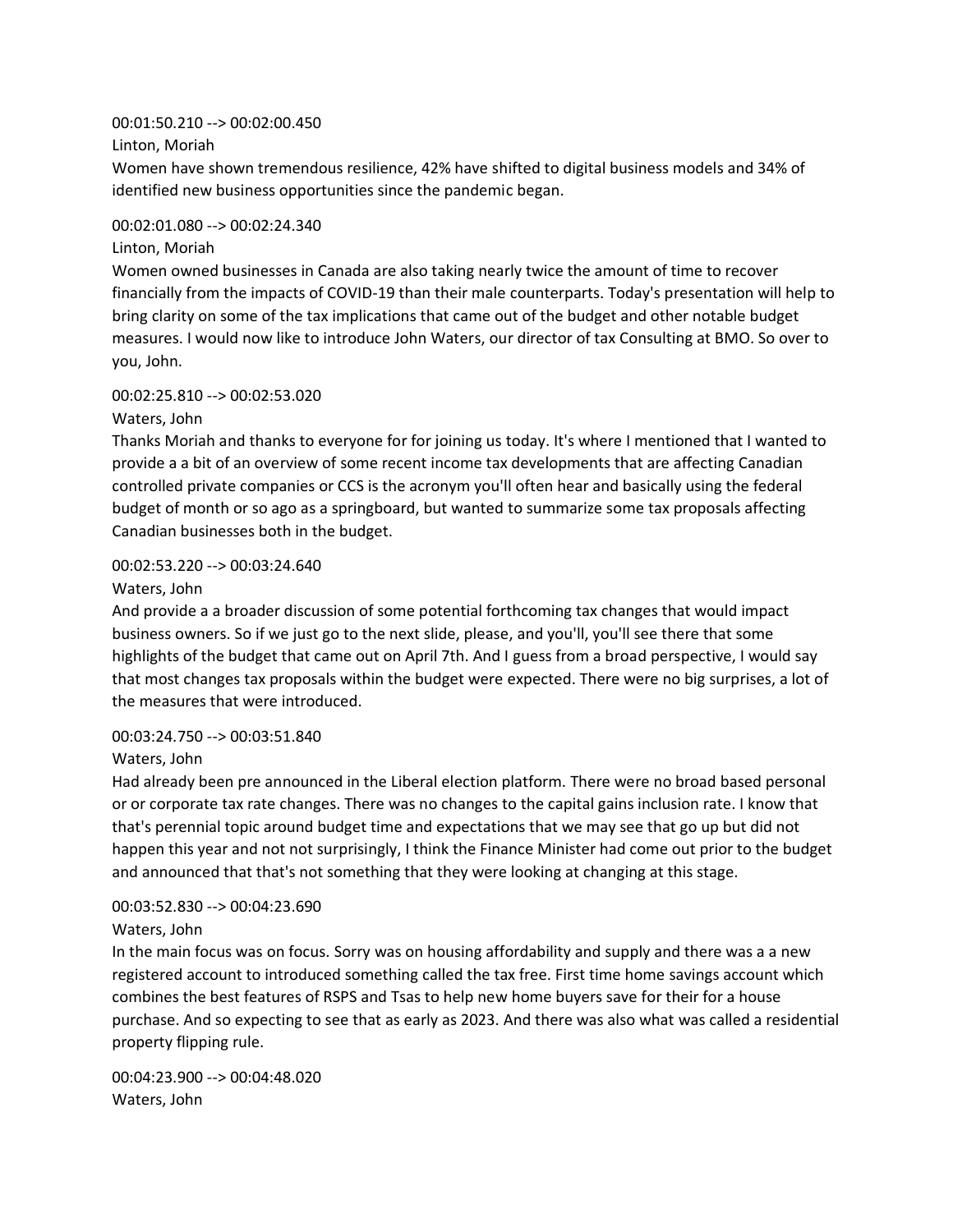That could impact the principal residence exemption for those folks that bought a house and then turn around and sold that house within 12 months. There would be no ability to claim that principal residence exemption on that sale, or for that matter, receive capital gains treatment. But there are certain exceptions for life events, things like births or deaths, marriage breakdown, new job, that sort of thing.

00:04:49.540 --> 00:04:55.930 Waters, John So now turning to the the focus of our presentation today on small business tax measures.

# 00:04:57.260 --> 00:05:25.870

# Waters, John

So the maybe if we could go to the next slide, please. Thank you. So I've highlighted a few things here that it would affect Canadian businesses and I guess the first one I'll talk about it is something called non CCPC planning. And again CCC standing for Canadian controlled private company. So there's there's many advantages as I'm sure as many folks will know on the call to be coming.

# 00:05:26.300 --> 00:05:58.940

# Waters, John

CPC, for tax purposes, you get the small business deduction. You would get the capital gains exemption on the sale of shares of qualifying companies, but for investment income that is earned within a corporate structure within this private company, there's an integration system that seeks to make someone a difference between earning investment income, either personally or in their corporation and in the corporation there is an additional refundable tax to equate that corporate tax to basically the top personal tax rate on investment income.

# 00:05:59.570 --> 00:06:29.600

# Waters, John

So for private companies that are expecting a large capital gain or large investment income, a tax strategy that's been out there for a few years is to take steps to lose that CCPC status and therefore avoid the refundable tax system and instead pay tax on that investment income at regular corporate rates, which would be generally lower than the top personal rates. So there would be an element of deferral within the corporation. And of course a higher tax.

# 00:06:29.690 --> 00:07:00.650

# Waters, John

And when you take that out of the company, but until until and you take it out, there would be that different tax deferral. So when the numbers are large, it would make sense to do this type of planning. However, with the government introduced in the budget, was something called a substantive CCPC rule to curb this type of planning that is seeking to achieve that tax deferral for corporate investment income. So this is something that had been out there for a while. It's not a surprise that the government came along and made these changes.

# 00:07:00.750 --> 00:07:23.570

# Waters, John

This last year's budget, there was actually some mandatory disclosure that it is being imposed on taxpayers and their advisors for certain types of planning that the government considers aggressive. And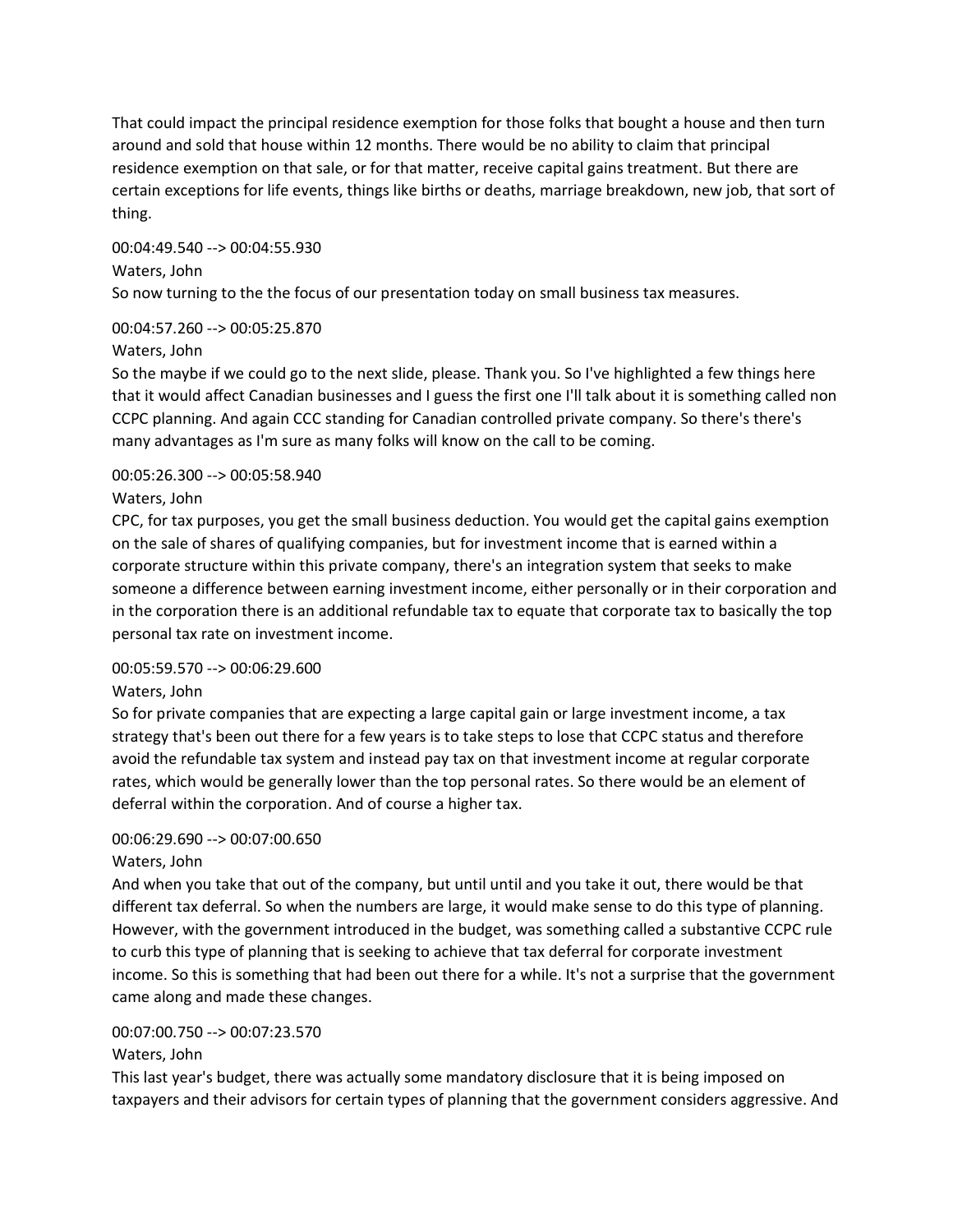earlier this year, the government actually introduced specific disclosure on this type of planning, so to to in addition to that, to sort of clamp down on this, what was not a huge surprise.

# 00:07:24.810 --> 00:07:50.150

# Waters, John

The second point that I'll mention here revolves around the small business deduction. So as, as I'm sure most in the call would know, the small business deduction is available to again, Canadian control private companies on active business income. The 1st \$500,000 of this active business income. So this is things like manufacturing income or service income as opposed to passive investment income that I just discussed.

# 00:07:50.860 --> 00:08:21.670

# Waters, John

I saw you get a very low federal rate of 9% in the provincial rate is also quite low versus 15% federally on the 1st, \$500,000 of this active business income you get that small business deduction. However, the benefit of that deduction is clawed back if the taxable capital of the company or companies that are associated with that company exceed 10 million and under the current rules that taxable capital once you hit.

# 00:08:21.780 --> 00:08:41.600

Waters, John

15 million one five. This the the full benefit of the small business deduction would be eliminated. So what was changed in the budget is a more gradual phase out for these larger private businesses to move that top end of the threshold from 15 million of taxable capital of fifty million 50.

# 00:08:42.260 --> 00:08:51.470

Waters, John

So a benefit perhaps not all that widespread, but certainly companies that are growing and exceeding those thresholds could still avail themselves at that small business deduction.

00:08:52.780 --> 00:09:25.910

Waters, John

The Third Point that I wanted to mention here is a new tax structure for employee ownership trusts. So there was a proposal in this budget to create a new dedicated type of trust and attacks legislation to support employee ownership and a lot of benefits here in terms of employees having a financial interest in their company, certainly in increase their incentive and they're employee engagement, job satisfaction and potentially benefit some lower income workers that might not otherwise receive these types of benefits.

# 00:09:26.380 --> 00:09:46.490

Waters, John

And also on the flip side would provide another exit option for the owner of the company when they perhaps wish to to retire and and sell the company to potentially sell it to this employee ownership trust versus say to another competitor U.S. company that may strip the assets of the company and perhaps move that company of the Community.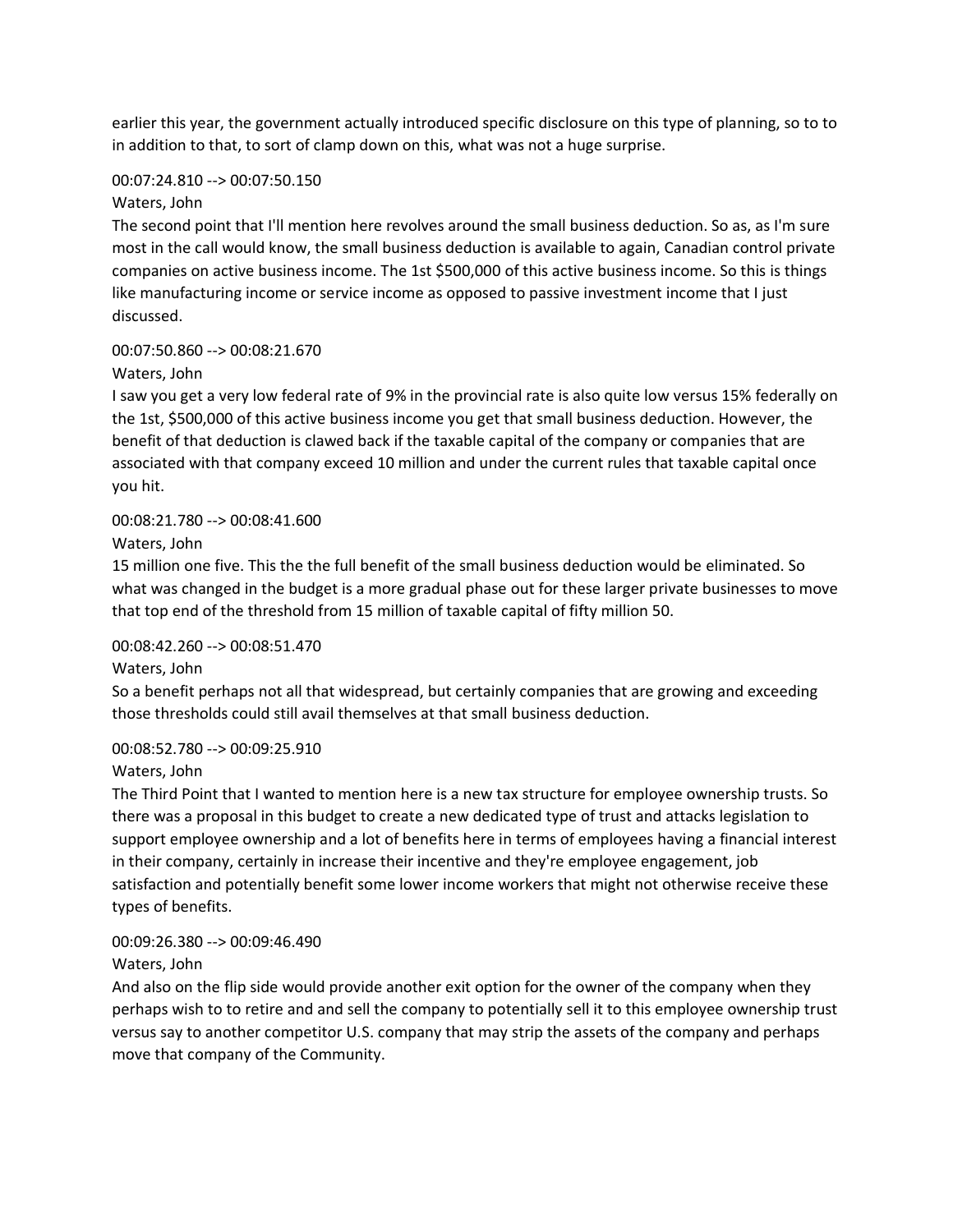# 00:09:47.340 --> 00:10:16.270

Waters, John

So the the goal here is to create an off the shelf and and tax efficient tax structure within the tax legislation that doesn't exist currently, although it does in other jurisdictions like the US and UK. So more to come on this, we don't have really any details other than commitment to looking at exploring this particular option, but certainly in a very important development I feel for business owners to have this other option available to them.

00:10:17.220 --> 00:10:33.720

Waters, John

And the final point here is what I see is a extremely important tax development in the recent months with regards to the transfer of shares to the next generation of a private business.

00:10:34.470 --> 00:10:54.880

Waters, John

So something called BC 208, which I'll go through in a minute. More detail is, uh, some tax legislation that came about last year and we were expecting some tweaks to that legislation in this budget that did not happen. It was sort of kicked down kick the can down the road a little bit, but we are expecting more.

# 00:10:55.880 --> 00:11:07.390

Waters, John

The draft legislation, probably sometime in this fall, so I'm gonna go into this one a little bit more because I think it is a very important pending change. So if you could just skip to the next slide.

# 00:11:09.500 --> 00:11:40.670

Waters, John

You know the that the idea of transition or succession planning is a topic that we talk about all the time with our business owner clients and and thinking about you know next steps and involving next generations and that the appropriate transition of that business to achieve family harmony and fair versus equal all those types of discussions. So what this is is a positive change in the tax legislation that was introduced last year.

00:11:41.030 --> 00:11:50.840

Waters, John

And essentially making it more tax efficient to sell a business to a family member, to correct an inconsistency that existed in the tax law that.

00:11:50.920 --> 00:11:57.290 Waters, John And and and level the playing field with unrelated purchasers. So by way of background.

# 00:11:57.980 --> 00:12:23.970

Waters, John

Generally, if you have an incorporated private business, if you sell the shares of that business, it would typically result in a capital gain 50% income inclusion that would potentially be eligible for the lifetime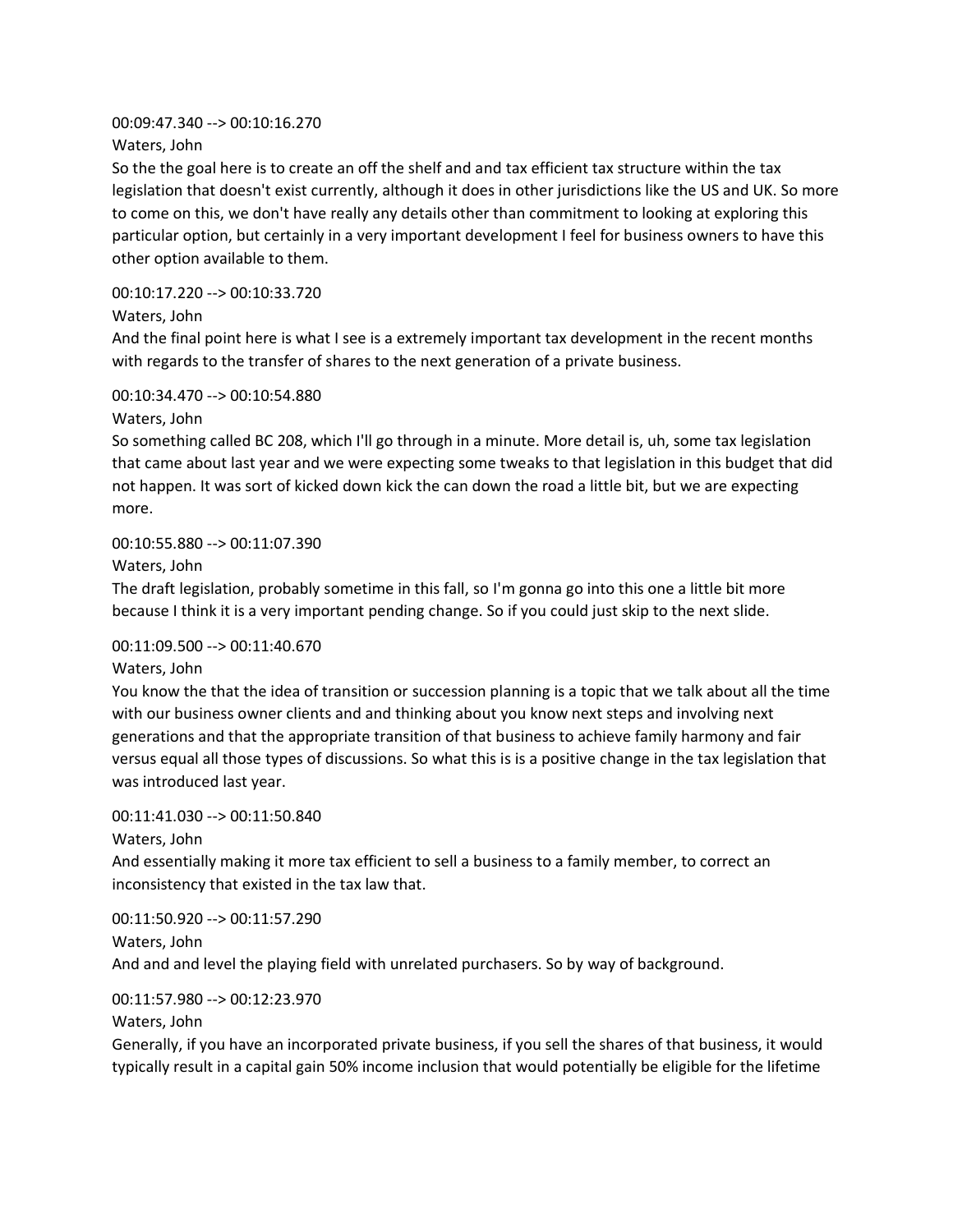capital gains exemption, particularly if it was involved in these active businesses and the capital gains exemption currently is about 900 and 13,000 in 2022. So not an insignificant amount.

#### 00:12:24.620 --> 00:12:41.560

Waters, John

Uh, so that's generally the case if you sell the company for cash. But oftentimes the holding company is used by the purchaser to access the underlying assets or funds within the company being acquired, typically through tax free and or corporate dividend.

### 00:12:42.340 --> 00:13:02.780

Waters, John

Uh, as a means of funding that buyout, and this is a common strategy that's used when we have family businesses, because that younger generation typically doesn't have access to to that liquidity or perhaps the ability to gain that liquidity to to buy out their parents, to purchase the shares in the company going forward.

00:13:03.540 --> 00:13:08.750 Waters, John So that the problem in the previous tax legislation was that if that type of structure.

#### 00:13:10.310 --> 00:13:43.120

Waters, John

Was was used in a sale, was made to a corporation controlled by a non arm S length person such as a family member that certain anti avoidance or so called surplus stripping tax rules would seek to convert that otherwise capital gain into a taxable dividend which would be subject to higher tax rates typically around 4748% on dividends at the top end versus 26 or 27% on capital gains. And of course if it's not a capital gain not eligible for the lifetime capital gains exemption.

#### 00:13:44.140 --> 00:14:13.400

Waters, John

So certainly not a great tax treatment. However, if this type of strategy is holding company and accessing the funds of the acquiring company being acquired was used by an external third party, then the capital gains result would be maintained. So it was only if the sale using a corporation was to a non arm site person. So often therefore it would favor the sale to a third party rather than keeping the business in the family.

# 00:14:14.160 --> 00:14:44.370

#### Waters, John

So the federal government had acknowledged this unfairness in the tax legislation several years ago, but there was no action that had been taken until last June, about a year ago, there was actually a private Members bill, this so called C 208, that made its way all the way up in received Royal Assent. And this bill changed the tax legislation to allow that consistent capital gains treatment for related parties, provided that certain conditions are met and those conditions are pretty.

#### 00:14:44.440 --> 00:15:14.560 Waters, John

Pretty easy to achieve. Basically the kids have to be over 18. They have to hold the shares for five years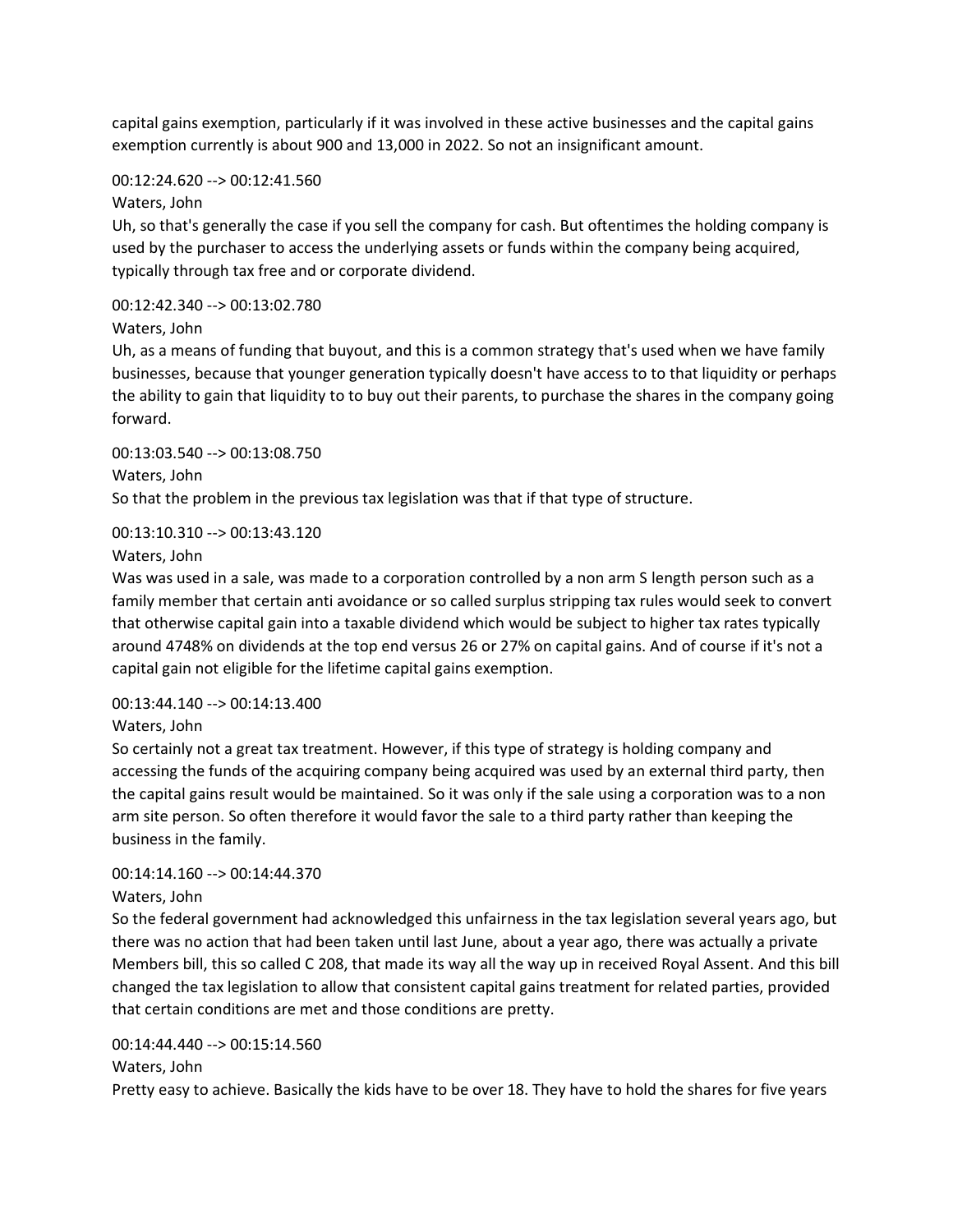at least, and the company would have to qualify otherwise for the capital gains exemption. So as soon as this legislation passed the government, we know did not like it. They were very concerned about the limited safeguards to prevent abusive tax avoidance and the ability to do this so called surplus stripping of taking funds out and getting capital gains treatment instead of dividend treatment under the confines of transition of the family business.

# 00:15:15.260 --> 00:15:44.910

### Waters, John

So they did it. Knowledge, however, that the legislation is effective and continues to be effective as of June of last year. But they announced right after it came out that they want to amend this recently enacted legislation to remove what they perceive as loopholes. So that only what they consider genuine business transfers would be allowed to to access this treatment. But these amendments would not be retroactive.

#### 00:15:45.460 --> 00:15:58.040

Waters, John

So we were expecting some legislation as early as late last year and and certainly we were expecting these amendments to be made in the federal budget, but there was no announcement on that other than.

#### 00:15:59.360 --> 00:16:28.610

Waters, John

Just the the confirmation that the government is is continuing to look at this issue and has undertaken a consultation process which actually is currently in place until the middle of June with the idea that draft legislation to correct the to tweak the legislation is expected later this fall. So that leaves us, I guess for business owners that are thinking about the transition to the next generation with with a bit of uncertainty.

# 00:16:29.040 --> 00:16:59.110

Waters, John

Because we know that the government would consider that only would they feel are genuine, intergenerational share transfers would qualify for the favorable capital gains treatment, and that involves an orderly transition from parents to children. Active involvement of the kids and then divestment by the parents over reasonable reasonable time frame. So those sort of broad parameters. But we don't know all the specifics at this stage, so I guess.

# 00:16:59.220 --> 00:17:21.030

Waters, John

And the the conclusion is that there is potential opportunity now before the new, probably more restrictive legislation. It gets introduced later this year, but certainly not without risk to implement this type of transaction because we don't know exactly what the legislation is going to look like and and the concerns that the government has.

00:17:22.000 --> 00:17:24.370 Waters, John So Umm I I will.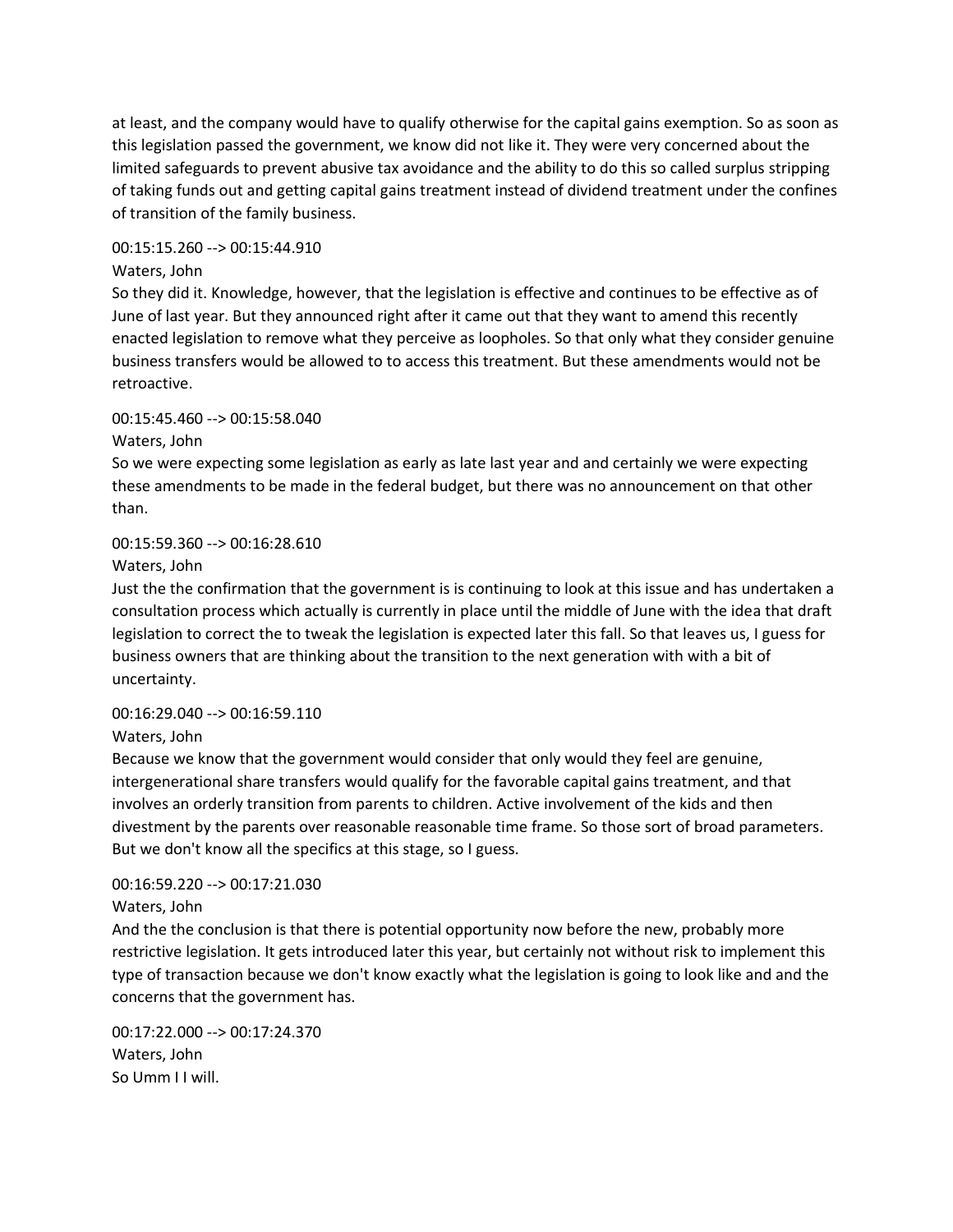00:17:25.020 --> 00:17:53.480 Waters, John

Mentioned that this again is it what I see as a very significant change to affecting family businesses and particularly those that are thinking about transitioning. And I would highlight an article that that we've produced that provides an overview of kind of how we got here and what the legislation potentially could look like. So we'll certainly send that out to to all the participants following the call.

00:17:55.260 --> 00:17:57.830 Waters, John If I could just go to the the next slide.

00:17:59.230 --> 00:18:02.220 Waters, John I I wanted to also introduce a few other.

00:18:02.740 --> 00:18:08.930 Waters, John And measures that were introduced in in the budget that would affect this owners so.

00:18:09.790 --> 00:18:20.000

Waters, John

Actually, these are more broadly II that are probably relevant to business owners as well that you know may have a significant significant wealth.

# 00:18:21.460 --> 00:18:52.890

Waters, John

Hey the the first one here is a commitment to examine the new alternative minimum tax regime. So this is a bit of a head scratcher for tax practitioners because this alternative minimum tax AMT regime already exists. But we do know in the budget documents that they made reference to many taxpayers who have greater than \$400,000 of net income for tax purposes. About 28% of those folks are paying less than 15% tax.

# 00:18:53.070 --> 00:19:25.170

Waters, John

On that team come and that seems to be the demographic or the concern that the government has raised and suggesting that they will make some some tweaks to the existing AMT legislation. We just don't know exactly what what's going to be changed. So expecting more to to come probably in the fall, October, November, but a bit of a head scratcher as I say some other things relevant to business owners that were announced in the budget, our corporate beneficial ownership registry. So to increase transparency around.

# 00:19:25.290 --> 00:19:51.560

Waters, John

The owner of perhaps beneficial owners of of corporations, so some proposals to amend the Canadian Business Corporations Act to implement a public and searchable registry by the end of 2023, which is I think 2, two years ahead of when that was originally proposed. A review of the employment insurance system, the EI system to make it simpler and fairer, especially for self employed and gig workers.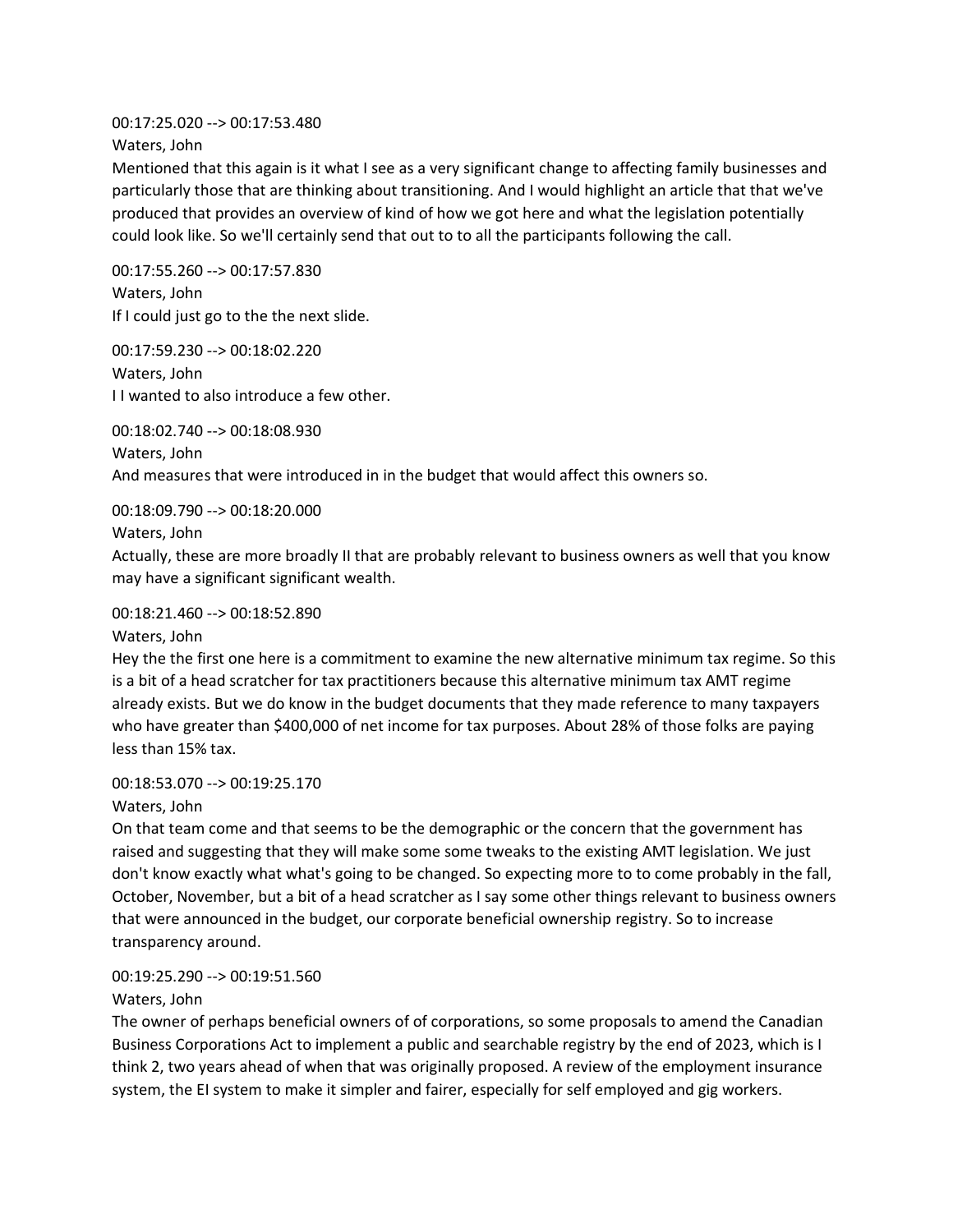00:19:52.270 --> 00:19:57.060 Waters, John And the final one here is for those folks that may have a a private foundation.

#### 00:19:58.750 --> 00:20:29.920

Waters, John

They there is a percentage of to to retain statuses as a registered charity that that larger charity or or public foundation must expend percentage of its investable assets not used in day-to-day charitable activities each year to maintain that status. And that percentage currently is 3 1/2% and is going up to 5% next year, but only for those larger charities where there was investable assets succeed \$1,000,000. So certainly something of of.

00:20:30.080 --> 00:20:33.430 Waters, John Significance to to those that might have a private foundation.

00:20:35.150 --> 00:21:04.440

Waters, John

And then moving on to to our final slide, just a couple of highlights that that I'll briefly mention and and these are more along the lines of things that we might see and down the road or or is happening sort of currently outside of the budget. The first one here of course is the ending of the pandemic relief program. So you know certainly over the last couple of years there's been a lot of supports that have been extended both both personally by the government.

00:21:04.680 --> 00:21:34.110

Waters, John

Ask for for individuals as well as to to businesses so the the servers and the zoos, the rent and wage substance subsidies of course ended in October of last year. Those were morphed into more targeted programs. So for specific industries like tourism and require hiring program to hire new workers, those more targeted programs also ended recently and early May.

00:21:34.610 --> 00:21:41.070

As well as the personal supports, but still open for for claiming for some of those prior periods.

00:21:42.000 --> 00:21:52.510

```
Waters, John
```
Waters, John

I had also mentioned of course, the uh Canada emergency business account, which was used by many businesses to receive a an interest free and potentially.

00:21:52.590 --> 00:22:10.260

Waters, John

And a portion of the loan would be forgivable so that the extension for repaying those loans to qualify for that to receive partial forgiveness was recently extended by one year to December 31 of 2023. So certainly a welcome change there as well.

00:22:11.050 --> 00:22:21.920 Waters, John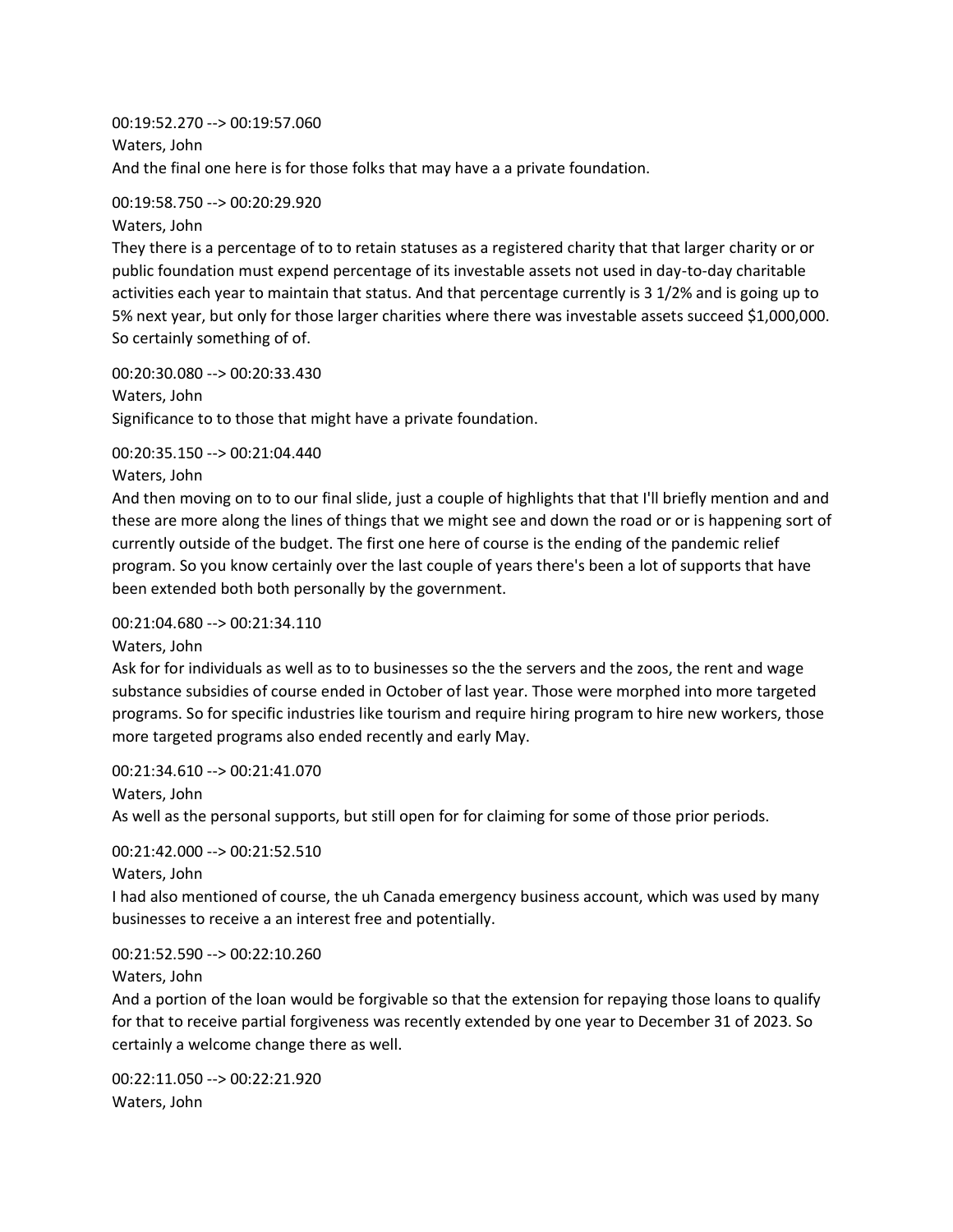And a couple of other outstanding uh election platform proposals that came from the Liberals that we did not see in the budget, but perhaps could have some relevance to to business owners.

# 00:22:22.590 --> 00:22:45.200

# Waters, John

Include at career extension tax credit to to help seniors who wish to remain in the workforce and for healthcare professionals at one time to deduction to assist with the costs of setting up a new practice, particularly in rural communities. So perhaps these are things that we might see down the road and in a future budget, for instance, but because they they were included on the election platform.

# 00:22:45.850 --> 00:23:14.440

# Waters, John

So that's uh, my my overview, UM, I'll just also mention that in addition to the the deck that we'll we'll send out afterwards, I will include a couple of publications. We have one that's very specific on these tax changes for business owners coming out of the federal budget and then also summarizing those important tax changes affecting intergenerational transfers of family businesses. So I'll pause there and and maybe now we can open up the Q&A session.

# 00:23:18.710 --> 00:23:50.370

Linton, Moriah

Absolutely fantastic. So I'll open it up to the group if there's anyone who has a question, please do raise your hand. I have a couple of questions that came in earlier that I'm happy to share, but I wanted to wanted to start. So it looks like we do have a question in the chat function now from Petra Mayer. I have a question regarding the TAPS tax implications of creating a holding company that owns the operating company and where funds at the OPCO are transferred to the Holdco. One shareholder will hold 100% of shares.

# 00:23:50.640 --> 00:24:01.730

# Linton, Moriah

Of the whole coal presents soul presented as a sole shareholder of the operating company. What are the tax implications of the transition of the shares? Did that make sense, John?

00:24:02.820 --> 00:24:05.350 Waters, John I'm just gonna try and break that down so.

00:24:06.440 --> 00:24:15.420 Waters, John

So we got a holding company that owns an operating company where funds are transferred up. OK, one shareholder owns 100% of the hold Co.

00:24:17.240 --> 00:24:34.450

Waters, John

Right. OK. So I think this is probably getting to that discussion that I, I I spent some time on involving the intergenerational transfer shares. So there is an anti avoidance rule that when you transfer.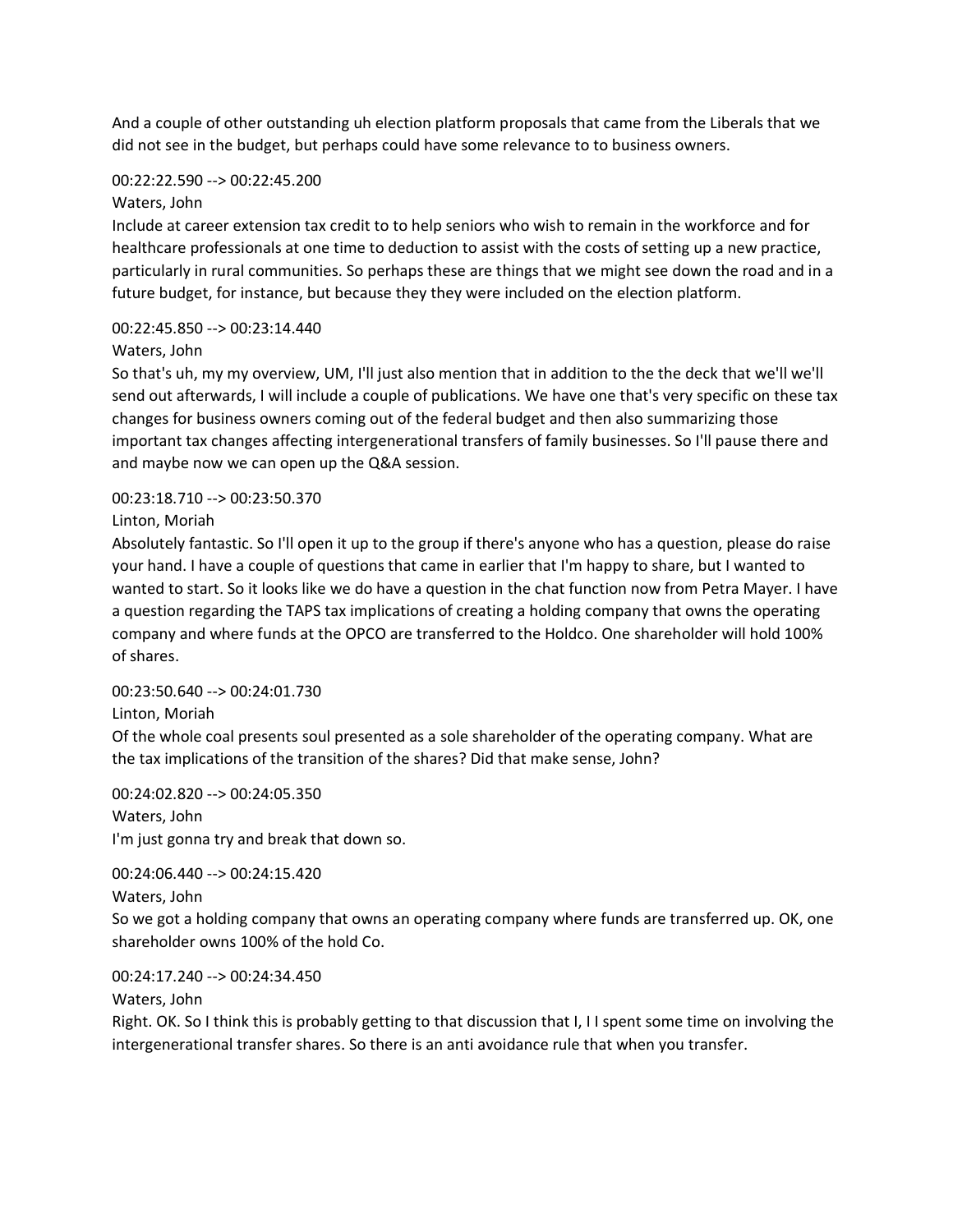00:24:35.290 --> 00:24:39.900 Waters, John Umm, funds from Opco to Holdco?

00:24:40.840 --> 00:24:48.060 Waters, John That that normally that would that would go through as a tax free intercorporate dividend.

00:24:49.540 --> 00:24:53.750 Waters, John Now, there are some exceptions to that, particular in a private company.

00:24:54.540 --> 00:24:56.850 Waters, John Uh standpoint, so.

00:24:57.770 --> 00:25:19.920

Waters, John

I think this question is being presented in the context of a transition of the shares, so an ultimate sale of shares. So the idea here is that the the concern is that the funds could be transferred tax free up to the holding company and then the shares of the company would be sold.

00:25:21.310 --> 00:25:50.560

Waters, John

At presumably a lower value because those funds have been transferred out of of the operating company. So there's a tax concern there and there are some other anti avoidance rules that can prevent that from happening because it's it's really reducing the amount of capital gain. It would be realized on sale. So suffice it to say that it's a very complex area, but there there are some concerns that that tax free intercorporate dividend.

00:25:50.910 --> 00:26:05.860

Waters, John

Uh could be deemed to be a capital gain, notwithstanding that it would normally receive a dividend treatment. So kind of the reverse of the situation that I talked about before. So there are some concepts such as safe income that allow you to.

# 00:26:06.520 --> 00:26:27.670

Waters, John

And transfer some funds up to the level of of safe income. It's called from a tax perspective out to the the holding company and escape that Andy avoidance rule, but that the bottom line is that this is a very complex area and and something best addressed with an accountant to figure out how these these potential anti avoidance rules would apply in the particular situation.

00:26:30.570 --> 00:26:36.370

Linton, Moriah

So Petra, does that answer your question? You can give us a thumbs up or come off mute and let us know. Awesome. Over to you.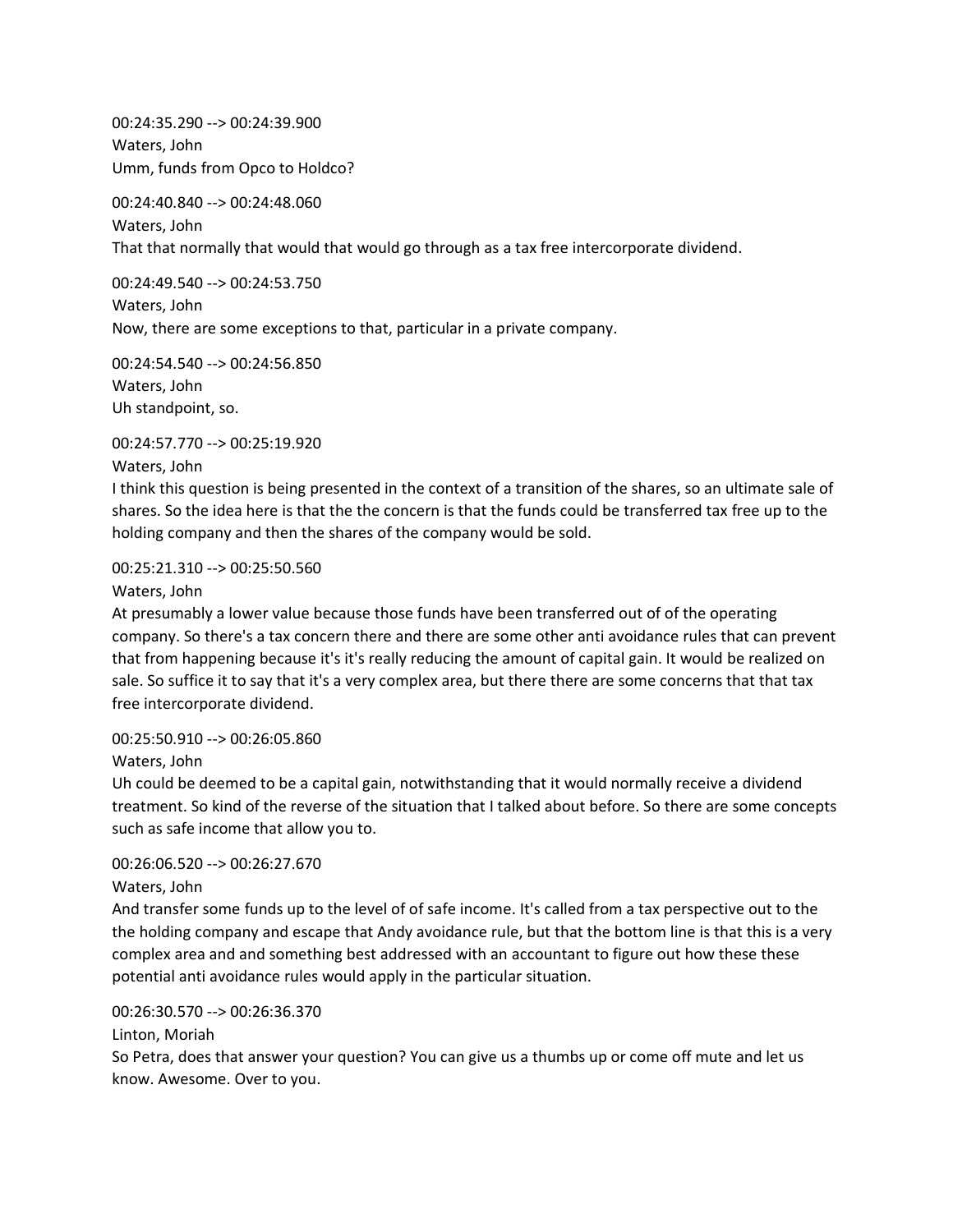00:26:37.810 --> 00:27:08.740 Petra Mayer

Yeah. So this is at this point in time, at least, nothing to do with intergenerational transfer. It's just has to do with uh liability concerns with having funds in the operating company. So creating a whole call to be kind of more the safe haven of the funds and the hold call would be owner of the operating company business continues as as had and you know once they hold coal would provide dividends to the shareholders.

00:26:42.850 --> 00:26:43.100 Waters, John Right.

00:26:56.070 --> 00:26:56.500 Waters, John Yep.

00:27:08.820 --> 00:27:14.310 Petra Mayer And of course, there is the taxation of of that at that point in time.

00:27:14.730 --> 00:27:23.830

Waters, John

So. So Petra, the the main concern there is the possibility of a transition of of the shares down the road or a sale of the shares down the road.

00:27:25.040 --> 00:27:30.270 Waters, John Because the concern is that the funds could go as a tax free intercorporate dividend.

00:27:31.280 --> 00:27:42.880 Waters, John

But the value of the operating company is therefore reduced because it has fewer assets and if the company was sold as part of a series of transactions following that withdrawal.

```
00:27:35.570 --> 00:27:36.070
Petra Mayer
Yeah.
```
00:27:37.150 --> 00:27:37.470 Petra Mayer Yeah.

00:27:43.580 --> 00:27:53.710

Waters, John

There is an anti avoidance rule that would say OK, that's not a tax free intercorporate dividend. We're gonna treat that as a capital gain because if you did the sale without doing that.

00:27:54.670 --> 00:28:15.280 Waters, John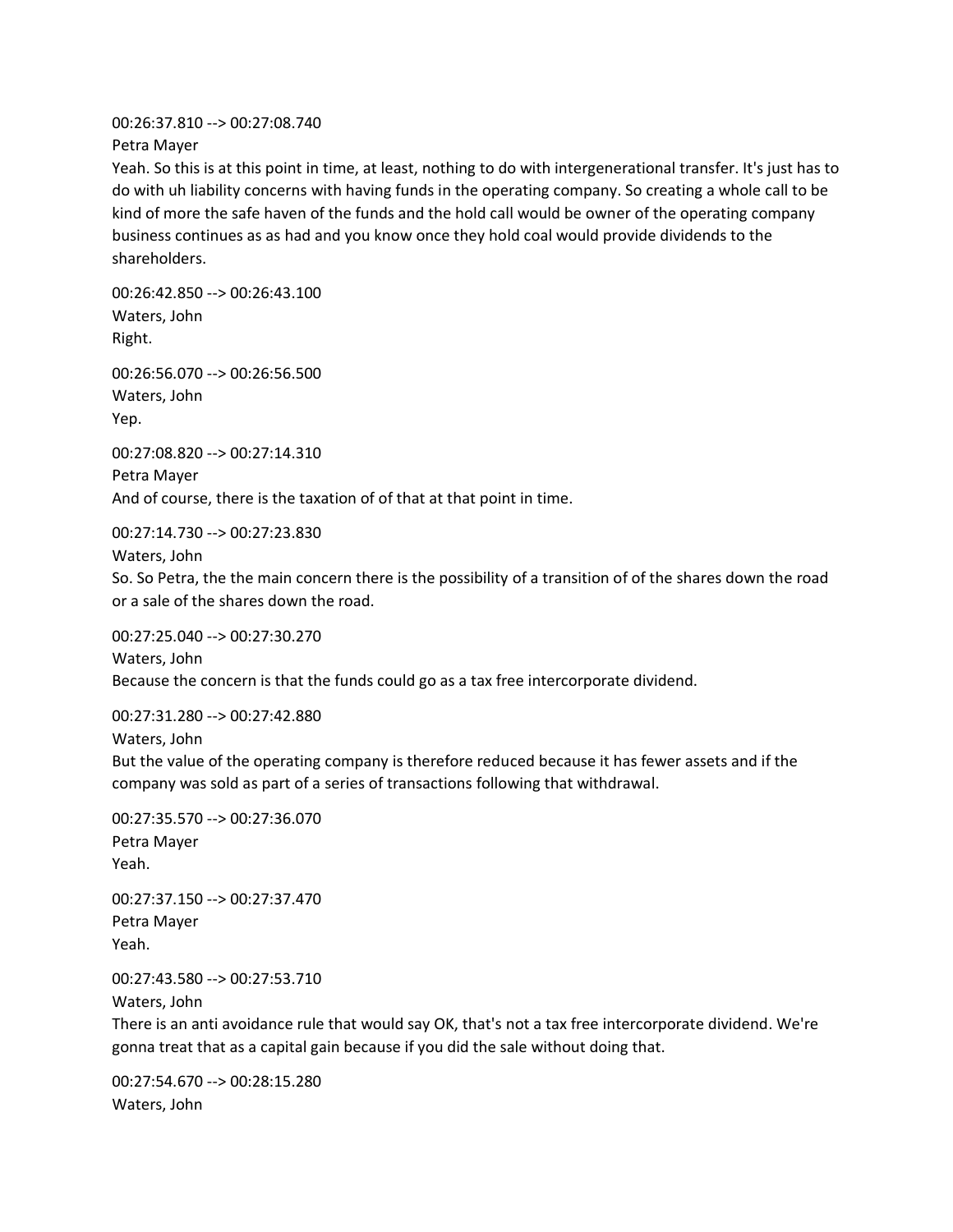Withdrawal up to the the whole Co you would realize that a higher capital gain, so you're really the argument being that you're really only doing this to escape that capital gains tax. So there's an anti avoidance rule that is in place as a result. So you would just have to be concerned that this is done for, you know legitimate business purposes and not in the context of of a potential sale.

00:28:15.710 --> 00:28:23.010

Petra Mayer

And is there a time frame on that when they say the sale in the company within five years or ten years or?

00:28:19.670 --> 00:28:41.160

Waters, John

Not yeah, they just say a series of transactions, a series of transactions. So you know, if one thing leads to another, there's a lot of legislation, case law around that. But there is no specific time frame. So it's kind of a Gray area and will depend on this particular situation.

00:28:41.830 --> 00:28:43.140 Petra Mayer OK. All right. Thank you.

00:28:43.770 --> 00:28:44.180 Waters, John Problem.

```
00:28:45.420 --> 00:28:59.050
```
Waters, John

OK, I I see that Nancy just asked the same question around the time frame. Yeah. So there's no hard and fast time frame. I mean, obviously, you know, if it's a period of months or even, you know, even a couple of years it it might be a concern.

00:28:45.610 --> 00:28:46.040 Linton, Moriah Excellent.

00:28:47.840 --> 00:28:48.680 Linton, Moriah They questions.

00:29:00.190 --> 00:29:04.440 Waters, John But it it it's really specific to the situation in the no hard and fast rule on that.

00:29:08.820 --> 00:29:15.870 Linton, Moriah Excellent. Thank you. John, do we have any other questions? You again, please feel free to put your questions in the chat or raise your hand.

00:29:24.250 --> 00:29:36.020 Linton, Moriah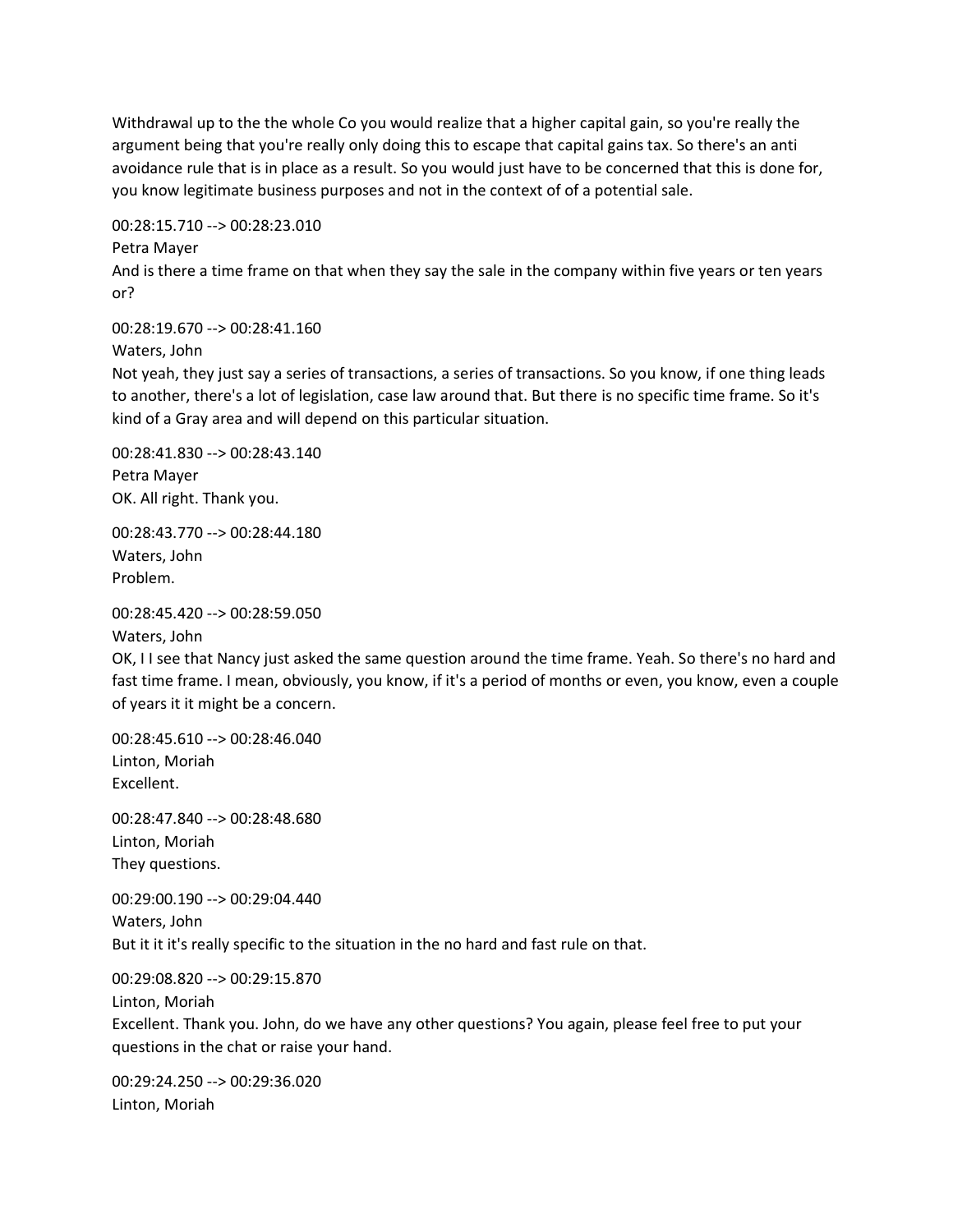Extra and John, while we're waiting, we had another question come in via email that I'll just pose while we're seeing if there are additional questions. Were there any surprises in the recent federal budget affecting Canadian business owners from your perspective?

00:29:36.950 --> 00:29:47.120

Waters, John

No, I say mentioned off the top, I mean it it was there. There weren't a lot of surprises overall and for business owners perhaps even less so I I I mean I I would say that the small business deduction.

00:29:47.880 --> 00:30:14.970

Waters, John

Uh they reducing that claw back or the more the more gradual clawback was, it was a welcome surprise, but perhaps not all that widespread. I think if anything, I was surprised by was the fact that there was not the legislative changes to the intergenerational transfers. I think we were all expecting to see that and they sort of kick the can down the road. But that as I mentioned I think is certainly a significant point for business, for family businesses especially.

00:30:19.420 --> 00:30:28.790

Linton, Moriah

Meeting and also were there any below the radar changes proposed in the recent federal budget that could have significant future impacts to Canadian business owners?

00:30:30.040 --> 00:30:30.730 Waters, John Umm.

00:30:31.440 --> 00:30:48.840

Waters, John

I'd say in if anything was below the radar, I I I probably highlight the Employee Ownership trust rules that I that I went through. That's something that really hasn't got a lot of traction as of yet and it's probably because we don't really have much information or many details.

00:30:49.500 --> 00:30:56.050 Waters, John On what this could entail, but as they alluded to the presentation I I think it is a very significant.

00:30:56.790 --> 00:31:20.020

Waters, John

Uh, development for for business owners because it could provide an additional exit option, Umm, but also certainly in terms of employee engagement and and getting others sharing in the profits of the business. I think I think is is certainly a win win. So we'll hope to see more on that in the coming months because again I think it is a very significant development.

00:31:22.090 --> 00:31:36.960

Linton, Moriah

Amazing. Amazing. I have one other other question and I'll I'll, I'll, we'll end here unless we've got other other questions that the group would like to post. So when should business owners start planning for the transition or sale of their business?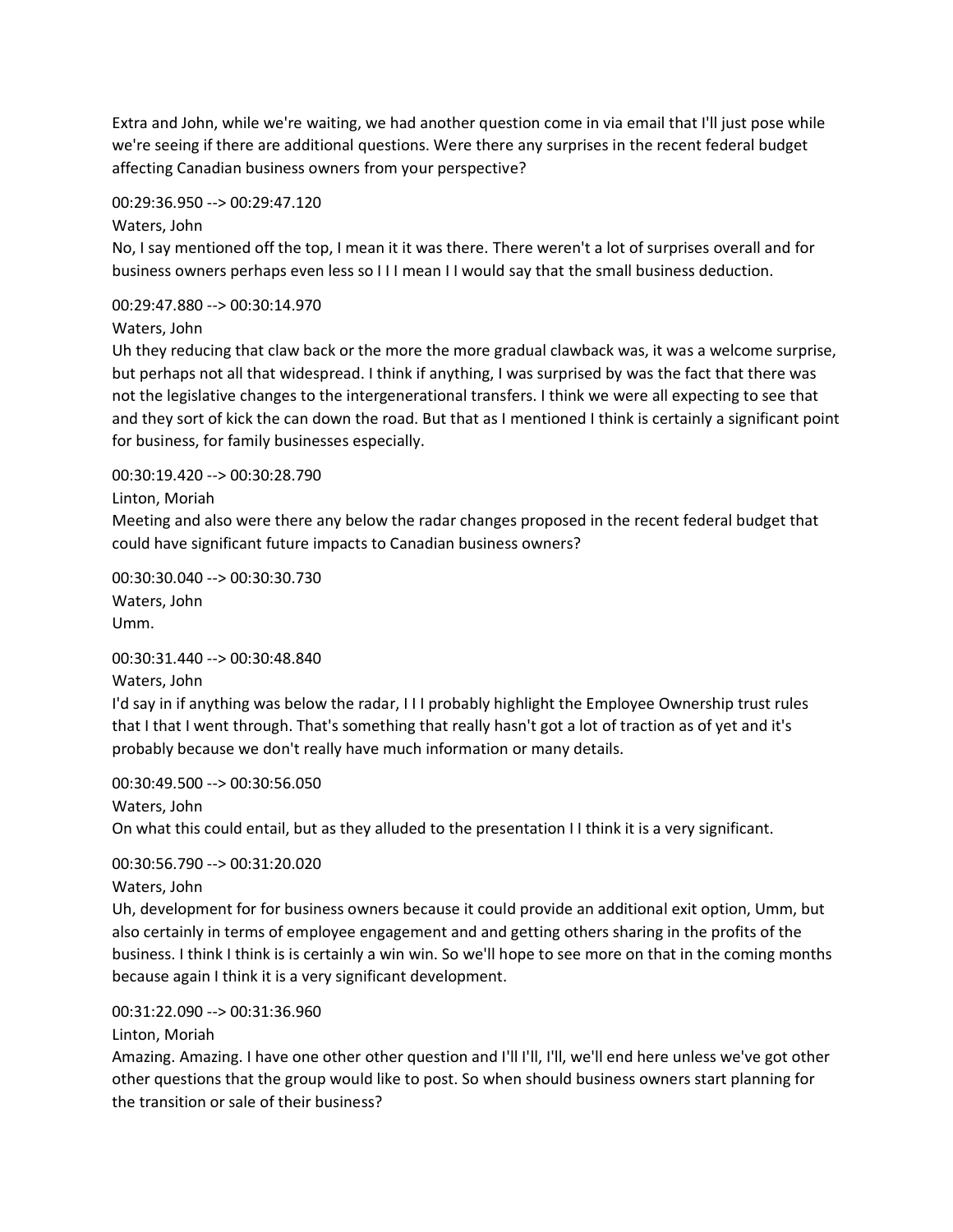00:31:38.660 --> 00:31:40.690 Waters, John As soon as possible now.

00:31:41.860 --> 00:31:43.880 Waters, John You know there's there's sort of the.

00:31:44.850 --> 00:32:15.240

Waters, John

The the softer issues I guess I'll say in in terms of you know family if you're looking at it involving a family and it's it's you know that that time spent to to groom them and make sure that they're capable of taking over. If not you may look internally to employees or management and also steps of grooming them and reducing your involvement so that you're not integral to the business and you're involvement. Withdrawing that involvement would not significantly.

#### 00:32:15.360 --> 00:32:39.810

#### Waters, John

And impacted the value of the business for sale. And then there's also the technical tax aspect that there's certain rules and timeframes, some that they need to be respected. I I think in terms of the capital gains exemption, you know there's generally a 2 year old period for the shares in order to qualify. So oftentimes that needs to be taken into account.

#### 00:32:40.250 --> 00:33:10.720

### Waters, John

Umm, if you're looking at doing some multiplication of that capital gains exemptions or some income splitting to involve other family members, then you know obviously you're gonna do want to do that well in advance of any sales so that the value can approve in their hands and and you know, for the that that point that I mentioned before in terms of that series of transactions and making sure that you don't fall into that. So certainly well in advance of an ultimate sale. And I would always say for.

# 00:33:10.920 --> 00:33:42.510

# Waters, John

Folks that are just starting up a business, even though they may be the only person in their family that's involved in it, just to give some thought to, you know, involving other family members, if not directly, then maybe through a trust structure. You know, spouses, kids, even unborn kids, as part of a trust as a means of potentially allowing for some planning down the road and starting to potentially share some of that growth with other family members to take advantage of of, you know, income splitting or or even.

# 00:33:43.210 --> 00:33:55.610

# Waters, John

Capital gains multiplication, so there's a lot that can be done now. There's some some rules that were introduced a few years ago that can prevent income splitting and in many situations. But outside of that, there's still some great opportunities.

00:33:59.450 --> 00:34:06.590 Linton, Moriah